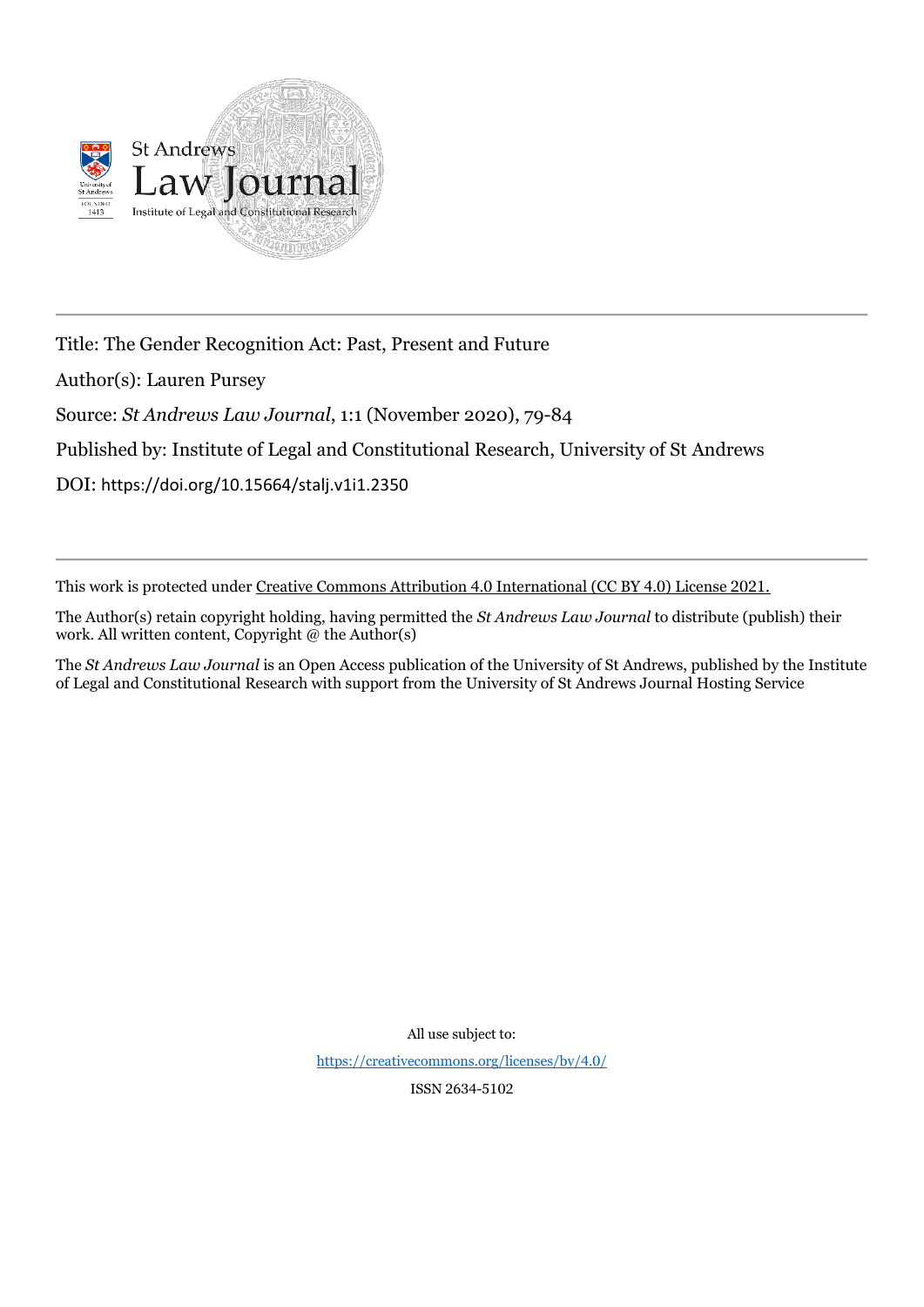# The Gender Recognition Act: Past, Present, and Future

By Lauren Pursey

|Preamble|

| *This article shall focus on the landmark 2004 Gender Recognition Act and associated legal cases. It will explore the legal rulings that lead to the Act being passed, the content of the Act and the impact this had on the transgender community in the UK, including subsequent legal issues.* |

# **The Original Act**

The Gender Recognition Act (GRA) 2004 was, for its time, a landmark piece of legislature, which allowed transgender people in the UK to have their true gender recognised by law and addressed their legal rights in regard to marriage, pensions and inheritance.

The original act sets out the application process for a Gender Recognition Certificate (GRC), which, if granted, enables a transgender person to obtain a new birth certificate with their 'acquired' gender. Those eligible to apply include 'a person of either gender who is aged at least 18' on the basis they are 'living in the other gender', or have legal gender recognition in another country. <sup>1</sup> The criteria which an applicant must meet in order to be granted a GRC is as follows: the applicant must have a diagnosis of gender dysphoria, they must have lived in their 'acquired' gender for a period of two years prior to their application, and must declare their intention to live in their 'acquired' gender until death. The evidence required includes either a report by a registered medical practitioner in the field of gender dysphoria or a chartered psychologist in the same field, in addition to a report by another medical practitioner. These reports must detail the diagnosis of the applicant's dysphoria and include details of any treatment undergone as part of their transition.<sup>2</sup> The application is judged by a Gender Recognition Panel compromised of 'legal members' and 'medical members'. <sup>3</sup> If an application is successful, then a GRC is issued and the applicant's gender 'becomes for all

- <sup>1</sup> GRA Section 1
- <sup>2</sup> Section 3
- <sup>3</sup> Schedule 1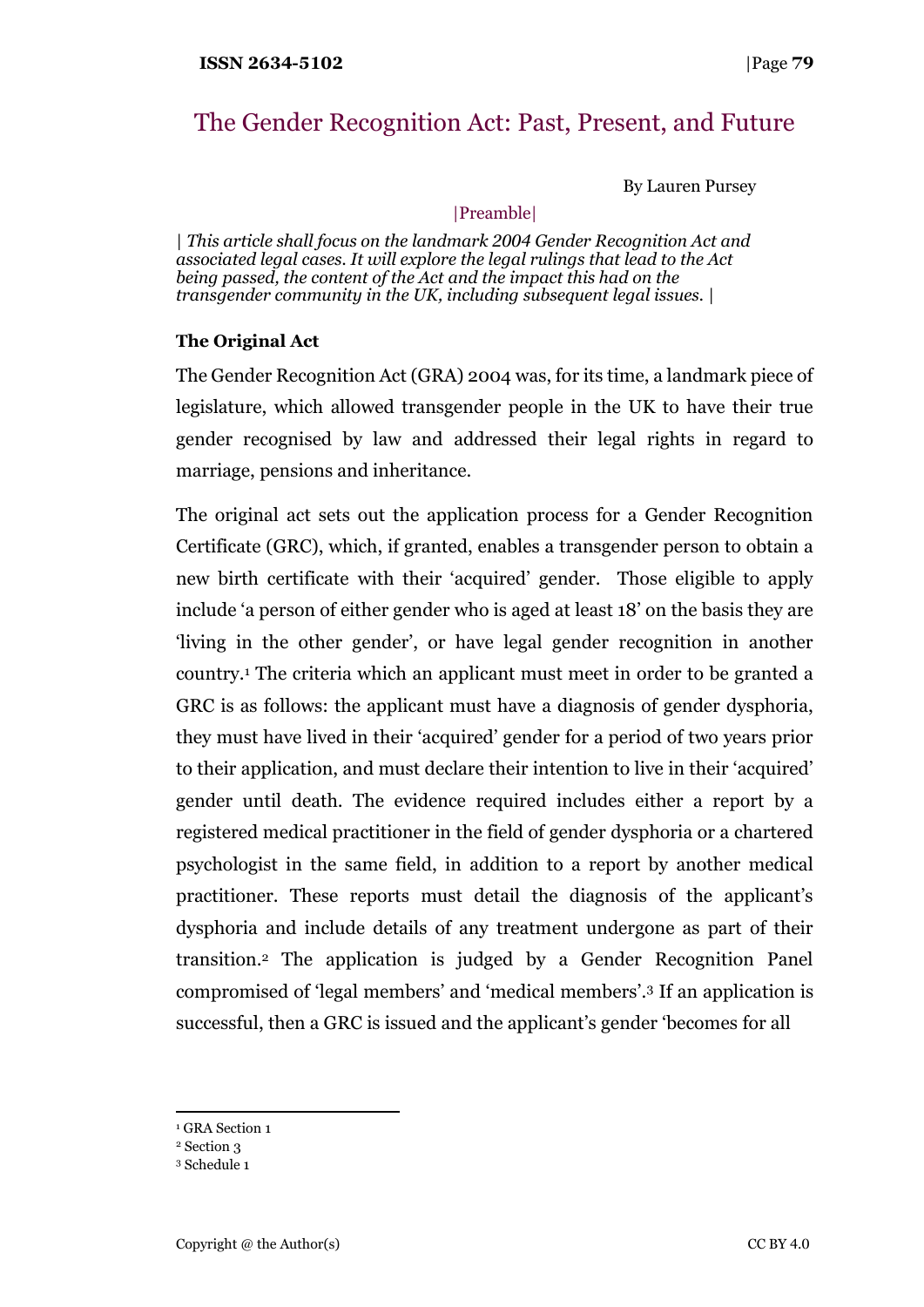purposes the acquired gender'.<sup>4</sup> However, if unsuccessful, an applicant may after 6 months make an appeal on a point of law.<sup>5</sup>

# **Background**

The passing of the GRA culminated years of legal disputes surrounding transgender people's rights. I will focus on two key cases, the first of which is Corbett v. Corbett 1970. Arthur Corbett filed for a declaration that his marriage to a transwoman, April Ashley, was void as Ashley was legally of male sex.<sup>6</sup> The case is particularly uncomfortable to read. The judgement conveys transphobic bias and is intensely medicalised. Ashley is sometimes referred to by the wrong pronouns and the report details the invasive medical assessments she underwent for the trial, which involved 'an unusually large number of doctors'.<sup>7</sup> Judge Ormrod established four criteria to determine the sexual condition of an individual: chromosomal factors, gonadal factors, genital factors, and psychological factors.8The psychological factors were however disregarded, ruling congruent biological criteria as the deciding factor for legal sex. Therefore, the marriage was ruled void as the tests determined Ashley's legal sex as male.<sup>9</sup> The effects of this judgment were devastating to the transgender community, Ormrod's biological criteria continued as the basis to determine legal sex for over 30 years, preventing full legal gender recognition for all transgender people.

Christine Goodwin v. The United Kingdom is the most significant ruling in regard to the GRA.<sup>10</sup> Christine Goodwin, a transwoman, applied to the European Commission of Human Rights in 1995, alleging violations of Articles 8 and 12, of the European Convention on Human Rights 'in respect to the legal status of transsexuals in the UK and particularly their treatment in the sphere of employment, social security and marriage.' The key complaint was that transgender individuals in the UK for social security, national insurance and employment purposes were recorded as their sex assigned at birth. This meant

<sup>7</sup> PFC p.7

<sup>4</sup> Section (1)

<sup>5</sup> Section 8

<sup>6</sup> Press For Change, 'Case Law: Legal Gender Recognition, (Corbett v. Corbett pdf)' p. 2, pp. 5-6

<sup>8</sup> PFC p.14

<sup>9</sup> PFC p.19

<sup>10</sup> *Christine Goodwin v. The United Kingdom*, no.28957/95, ECHR 2002-VI (pdf)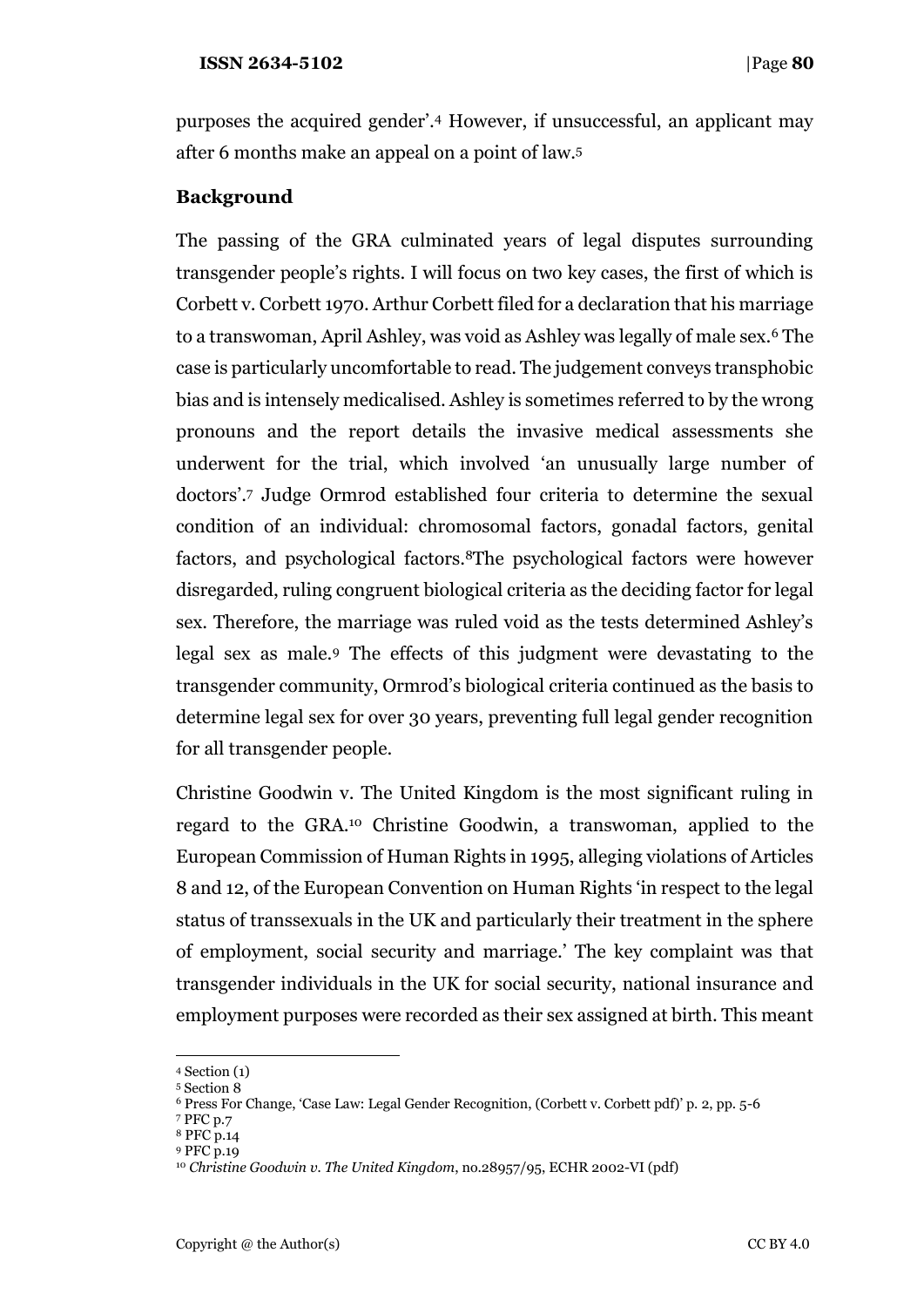### **ISSN 2634-5102** |Page **81**

Goodwin was ineligible for a state pension at 60 and the lack of legal recognition for her gender led to discrimination and unjustified difference in treatment.<sup>11</sup> The applicant argued that since rapid changes in scientific understanding and social attitude to 'transsexualism' were occurring, there was no reason for the UK to avoid implementing gender recognition laws.<sup>12</sup> The court reflected that, in previous cases such as *Rees v. the United Kingdom (1986)*, the UK's refusal to alter birth certificates was not regarded as violating Article 8. The Working Group Report (April 2000), which highlighted the problems faced by transgender people in the UK and identified a potential solution of granting legal recognition of the 'acquired' gender, was evaluated as evidence of social change in the UK.<sup>13</sup> It was determined that, since Goodwin had undergone gender confirmation surgery through the National Health Service, it appeared 'illogical to refuse to recognise the legal implications of the result to which the treatment leads'.<sup>14</sup> The court unanimously upheld there was a violation of Articles 8 and 12 of the Convention. This ruling held the UK responsible for implementing a process by which transgender people could change their legal gender, leading to the GRA and disregarded Ormrod's criteria as determining legal sex.<sup>15</sup>

## **Interim GRC's and Subsequent Cases**

The GRA is illustrative of the intersection of LGBTQ+ rights. Since same sex marriage was not yet legal in the UK, a transgender person who was married would have to choose between full legal recognition of their gender or their marriage. A successful married applicant would be issued an Interim GRC and was required to obtain a divorce in order to be issued with a full GRC.<sup>16</sup> This issue was brought before The European Court of Human Rights in 2006 in the cases *Parry v. The United Kingdom and R. and F. v. The United Kingdom*. In the first case, the applicants had been married for over 40 years and stated their wish to remain as 'a loving married couple.'<sup>17</sup> One of the applicants had

 $11$  pp. 2-5

<sup>12</sup> p.18

 $13 \text{ p.12}$  $14\overline{p}$ .23

<sup>15</sup> p.29

 $16$  GRA Section 4(3), Section 5 (a)

<sup>17</sup> *Parry v. The United Kingdom*,no.42971/05,ECHR 2006-XV (pdf)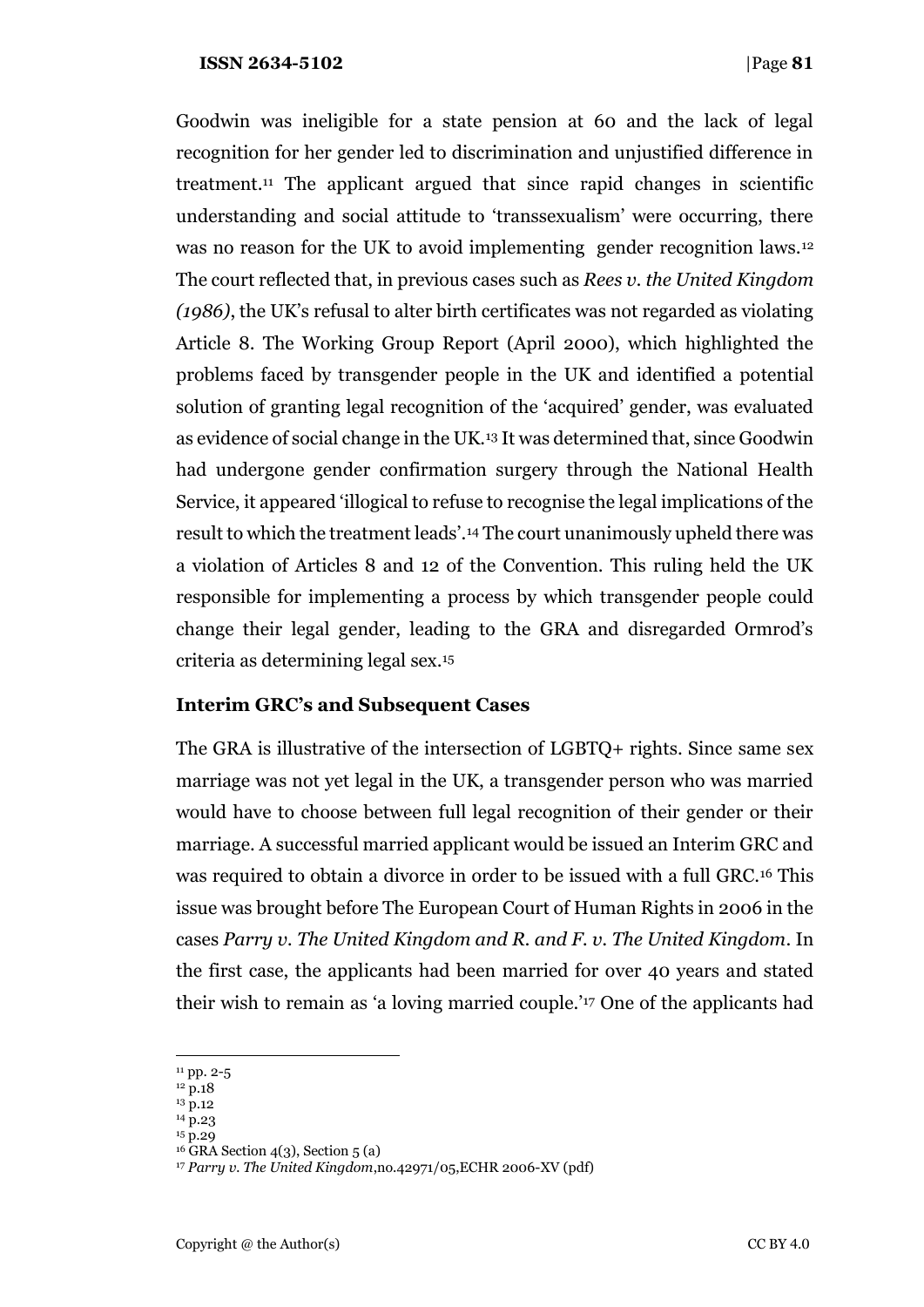### **ISSN 2634-5102** |Page **82**

successfully applied for a GRC in 2005 but had only been issued with an Interim Certificate. In the second case, the applicants had married in 1998 and the second applicant wished to obtain a full GRC in order to have her gender legally recognised.<sup>18</sup> In both cases, the applicants complained under Article 8 of the Convention that the GRA represented an unlawful interference with private and family life, and under Article 12 that it violated their right to marry. They also complained under Article 14 that the provisions requiring divorce were discriminatory<sup>19</sup> and that they did not view a civil partnership, available under the Civil Partnership Act 2004, as a full substitute for marriage. 20

Both applications were declared inadmissible, despite admittance that the applicants 'must, invidiously, sacrifice her gender or their marriage'. In those terms, there is a direct and invasive effect on the applicants' 'enjoyment of their right to respect for their private and family life'.<sup>21</sup> The court emphasised that Article 12 stated particularly 'men and women' have the right to marry 'according to the national laws governing the exercise of this right'. Therefore, Parry's marriage was void under Section 11 of the *Matrimony Causes Act 1973* and F's marriage would be void due to Section 5 of the *Marriage (Scotland) Act 1977*, since the legislations held marriage could only be between members of the opposite sex.<sup>22</sup> Additionally, it was ruled that, in regard to Article 8, a fair balance had been struck as, although the applicants had to divorce, they could still under the Civil Partnership Act acquire legal status for their relationships. 23

## **Recent Developments**

Following the legalization of same-sex marriage, the GRA has been amended so that transgender people who are already married can obtain a GRC without having to divorce. However, a controversial amendment was made requiring evidence of a statutory declaration by the applicant's spouse that they consent

<sup>18</sup> R. and F. v. The United Kingdom, no.35748/05,ECHR 2006 (pdf)

<sup>19</sup> Parry pp.5-6, R p. 7

<sup>20</sup> Parry p.9, R p. 3

<sup>21</sup> Parry p.10 , R p.12

<sup>22</sup> Parry p.5, R. p .5

<sup>23</sup> Parry p.10, R p. 14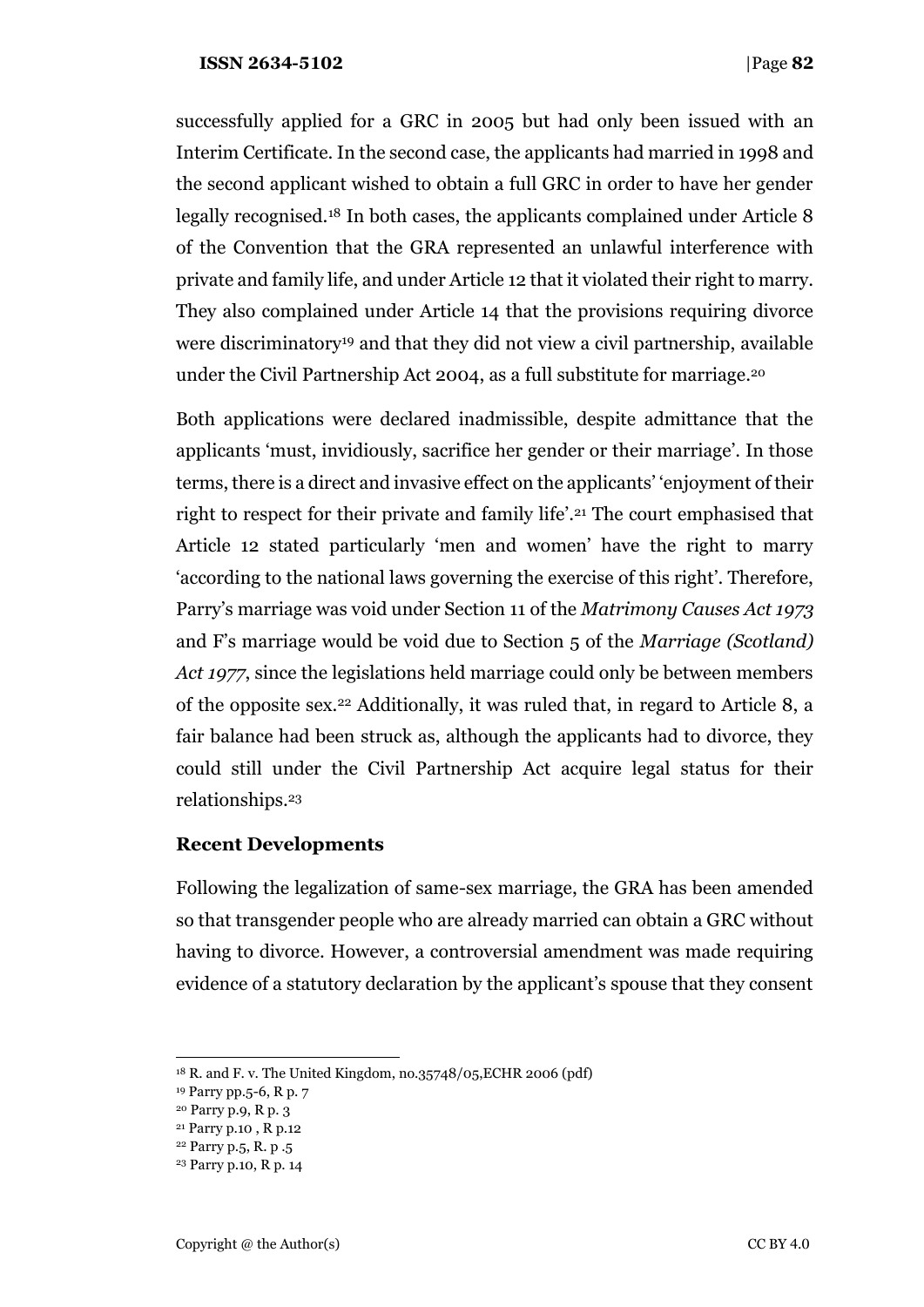#### **ISSN 2634-5102** |Page **83**

to the continuation of the marriage after a full GRC is issued.<sup>24</sup> If the spouse does not consent, then only an Interim GRC will be granted.<sup>25</sup>

In 2018, the Government ran a consultation on reforming the GRA as, since 2004, only 4,910 people had legally changed their gender despite estimations that around 200,000 to 500,000 people in the UK are transgender. <sup>26</sup> Results showed many transgender respondents had not applied because they found the current process 'too bureaucratic, too expensive and too intrusive'.<sup>27</sup> 64.1% of respondents stated they felt 'there should not be a requirement for a diagnosis of gender dysphoria' and 80.3% of the respondents favoured the removal of the requirement of a medical report detailing all treatment received.<sup>28</sup> Reasons given for this include that these elements perpetuate 'the outdated and false assumption that being transgender is a mental illness'.<sup>29</sup> Additionally, 78.6% were in favour of removing the requirement for evidence of living in the acquired gender for 2 years and 64.7% thought changes needed to be made to the GRA to accommodate those who are non-binary. The Government announced in September 2020 very minimal changes, not in line with the above responses, which uphold the current requirements of the GRA. However, the application fee, which 58.5% of respondents were in favour of removing30, will be significantly reduced and the process digitised.<sup>31</sup>

To conclude, I hope this exploration of the GRA has not only shown how far the UK has come in regard to transgender people's rights but has also drawn attention to how far it still has to go. While one would hope we have moved beyond the obvious bias of the Corbett v. Corbett ruling, much of the language used in today's legislation still seems somewhat outdated. The focus on the medical elements of the transition process is still predominant in legislature, despite transgender people expressing the barriers and stigma this creates, and the law still excludes those whose identities are not accounted for within traditional gender binaries. I would in particular like to draw comparison

<sup>24</sup> GRA section 3 (6B)

 $25$  GRA section 4 (3)

<sup>26</sup> Consultation p.1, 10

<sup>&</sup>lt;sup>27</sup> Consultation p.11

<sup>28</sup> Analysis, p.8

<sup>29</sup> Consultation p.21 <sup>30</sup> Analysis P.9, 12

<sup>31</sup> Government Equalities Office. 'Statement'.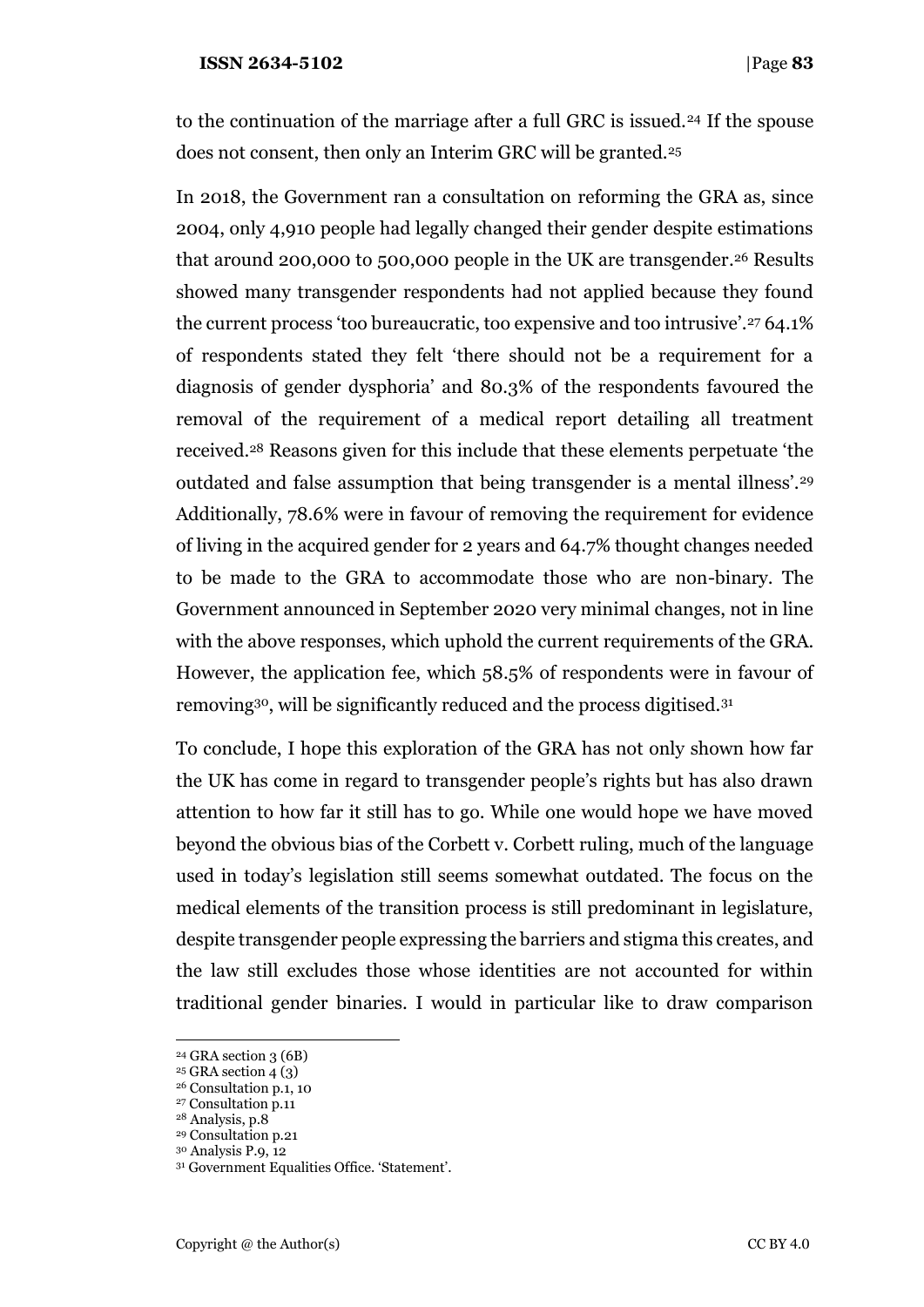between the changes enabled by The Working Group Report and its impact in the Goodwin v. UK case and the recent government consultation which yielded much less progressive results, revealing how transgender people's voices in the UK are still being overlooked in relation to the legislation which most impacts their lives.